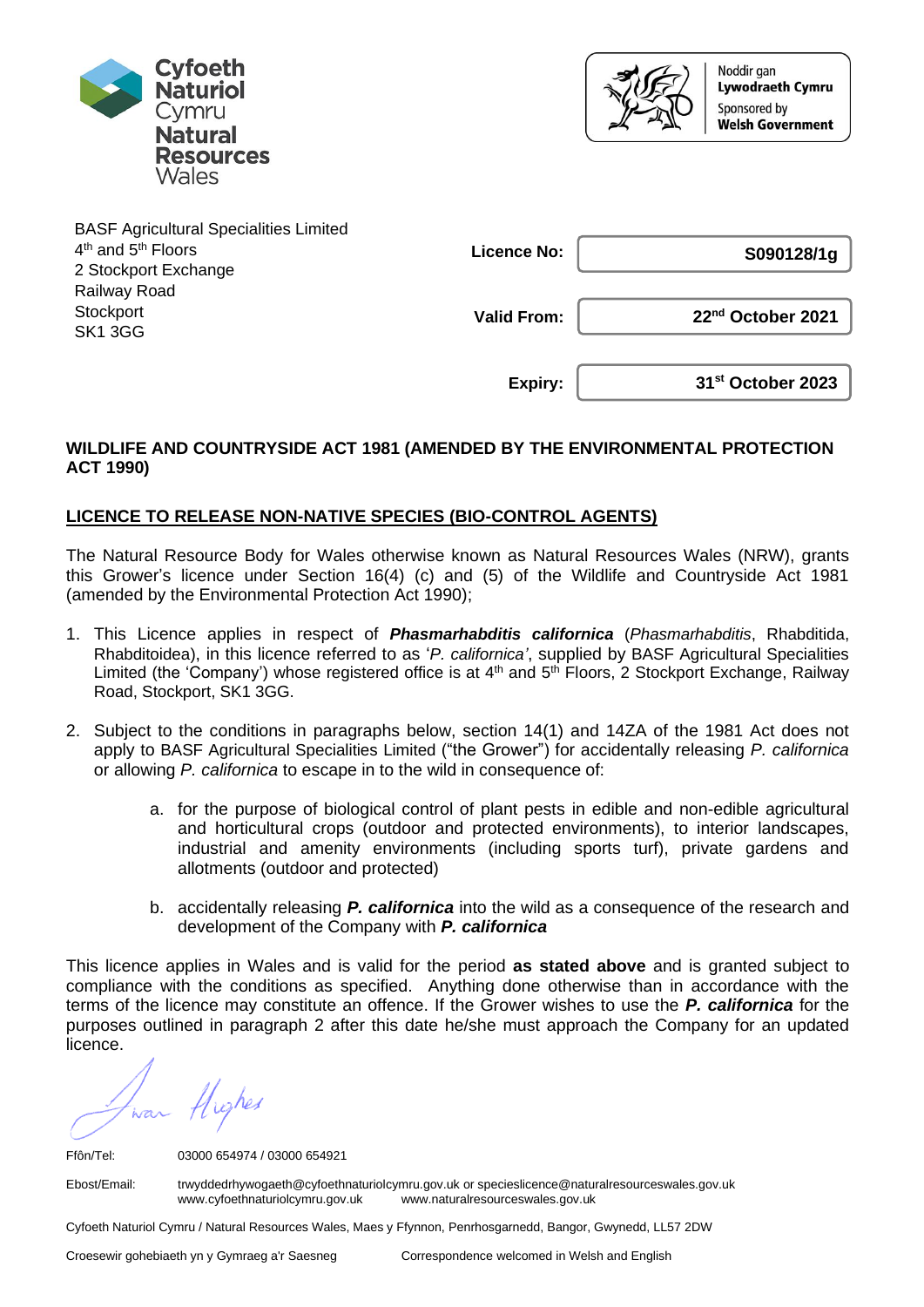Signed for and on behalf of **Natural Resources Wales**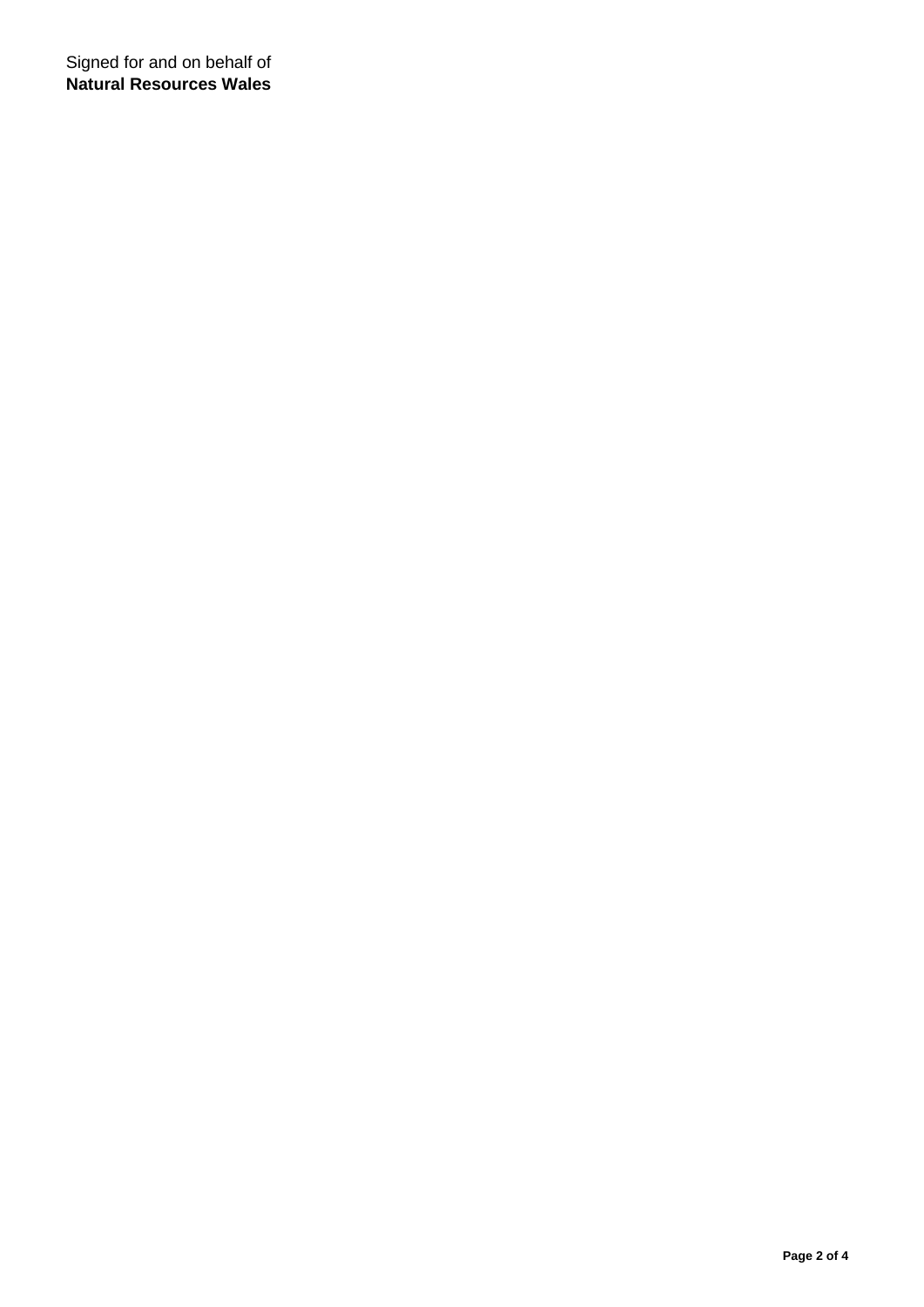# **CONDITIONS**

### **Definitions**

''NRW' is an abbreviation of the Natural Resources Body for Wales otherwise known as Natural Resources Wales 'EPS' is an abbreviation of European protected species

'Licence application' refers to the application form, method statement and any other supporting documents (where applicable).

This licence is granted subject to the following conditions:

- a) the instructions provided by the Company for the application of *P. californica* shall be complied with and the application rate for the time being recommended by the Company for the control of the pests on the crops shall not be exceeded;
- b) the grower guidelines and monitoring protocols outlined by the Company to minimise the escape of *P. californica* should be followed;
- c) any management procedure required by the Company to control or eradicate *P. californica* shall be complied with, including permitting the use of pesticides within the release site;
- d) if there is evidence that of *P. californica* has become established in the environment in which *P. californica* has been applied, Natural Resources Wales shall be notified immediately (and any notification not in writing shall be confirmed in writing within 30 days).
- e) If there is evidence that *P. californica* has caused unanticipated harm in the environments in which it has been released, NRW shall be notified immediately (and any notification not in writing shall be confirmed in writing within 30 days).
- 2. The licensee must consult with NRW before using or supporting the use of *P. californica* on any protected site, or within 3 kilometres of such a site if it is designated for Chough *(Pyrrhocorax pyrrhocorax)* and/or Greater Horseshoe Bats *(Rhinolophus ferrumequinem),* and must only proceed with treatment with the consent of NRW.
- 209. Nothing shall be carried out under this licence on a National Nature Reserve or Site of Special Scientific Interest (SSSI) except with the prior written permission from NRWs' Regional Office in which the National Nature Reserve or SSSI is situated.
- 211. The licensee shall advise NRW if there are any changes in their circumstances where such changes could invalidate this licence.

# **NOTES**

- N2. The Licensee is reminded that, in relation to conditions relating to Nationally Protected Species, anything done that is not under and in accordance with the terms of this licence may result in a criminal offence being committed under sections 1, 5, 6 (3), 7, 8, 9 (1 – 2), 9 (4 – 4A, 11 (1 – 2) and 13 (1) of the Wildlife and Countryside Act 1981.
- N3. This licence may be modified or revoked at any time by NRW.
- N4. Nothing in this licence confers any exemption from any legal provision contained in any Act, other than the Act(s) under which this licence is issued. Where appropriate licences should be obtained from the Home Office to fulfil the requirements of the Animals (Scientific Procedures) Act 1986.
- N6. The personal information on this licence will be kept and used by us in accordance with the General Data Protection Regulation (GDPR). We may discuss licence content with selected third parties. Other than stated above, we will not make the personal data on this licence available to third parties unless there is an overriding public interest. The GDPR gives you the right to know what data we hold about you, how we use it, to which third parties it is disclosed, and that it is accurate. To exercise this right please contact the Data Protection Officer at NRW.